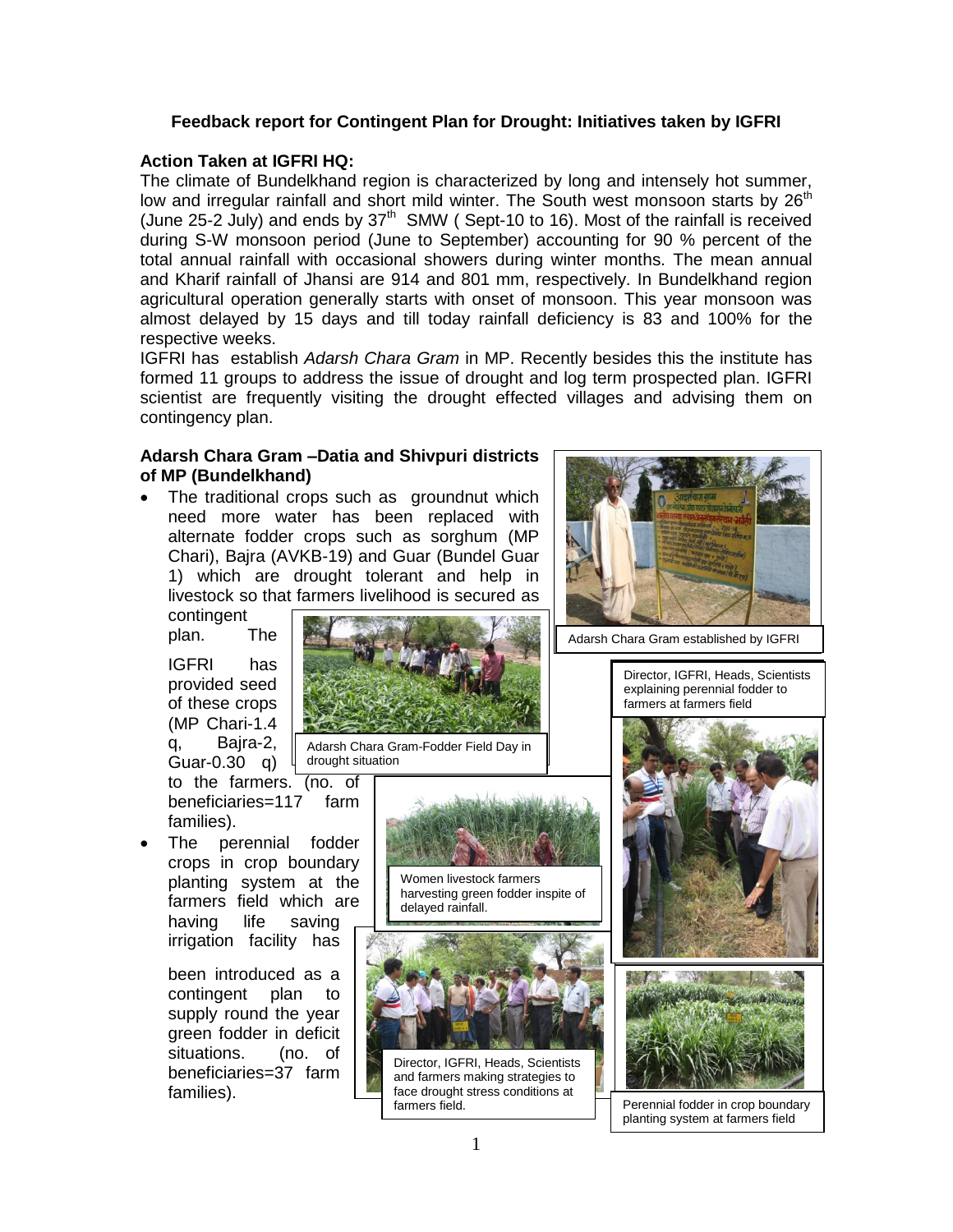Regular weather advisory services through e-Chara Kendra (established at Datia



Director, IGFRI, Heads, Scientists and farmers during *Mosam Pathshala*



Women farmers getting weather, inputs, technology related information through e-Chara Kendra.

district by IGFRI) - (no. of beneficiaries=1257 farmers).

- Farmers were suggested for vermincomposting for soil health improvement in context of drought. The five units of verminbag were established by IGFRI at farmers field.
- The farmers were advised by IGFRI scientist to utilised existing fodder

trees as green fodder for livestock. The plantation of fodder purposes trees such as Subabool and Kala Sirus on field boundaries has been done at farmers filed.

 The farmers were advised about drought management strategy for Women farmers using groundnut decorticator at Adarsh *Chara Gram*



Vermi-compost techniques being demonstrated at farmers field.



Farmer- scientist interface meeting at *Adarsh Chara Gram*

┑

livestock. Vaccination of all livestock for HS, BQ, FMD and PPR (total about 3000 animals) and provision of endo and ectoparasite control medicines.

 Introduction of drudgery reducing tools (groundnut decorticator, maize sheller) to farm women to increase working efficiency in semi arid climate (no. of beneficiaries=87 farmers).

# **Outreach Programmes**

| (i)                                                              | During the Kharif 2014, following support has been provided. |  |  |  |  |
|------------------------------------------------------------------|--------------------------------------------------------------|--|--|--|--|
| IGFRI support to farming community through 100 KVKs of 8 ZPDs in |                                                              |  |  |  |  |

| 101 111 Jappon, to farming Johnnann, an Jagn-190 111113 or J 21 DJ 111<br>all zones of India |                     |             |  |  |
|----------------------------------------------------------------------------------------------|---------------------|-------------|--|--|
| <b>Kharif crops</b>                                                                          | <b>Variety</b>      | Amount (kg) |  |  |
| <b>Maize</b>                                                                                 | <b>African Tall</b> | 1564        |  |  |
|                                                                                              | J 1006              | 530         |  |  |
| Sorghum                                                                                      | <b>MP Chari</b>     | 803         |  |  |
|                                                                                              | <b>COFS 29</b>      | 440         |  |  |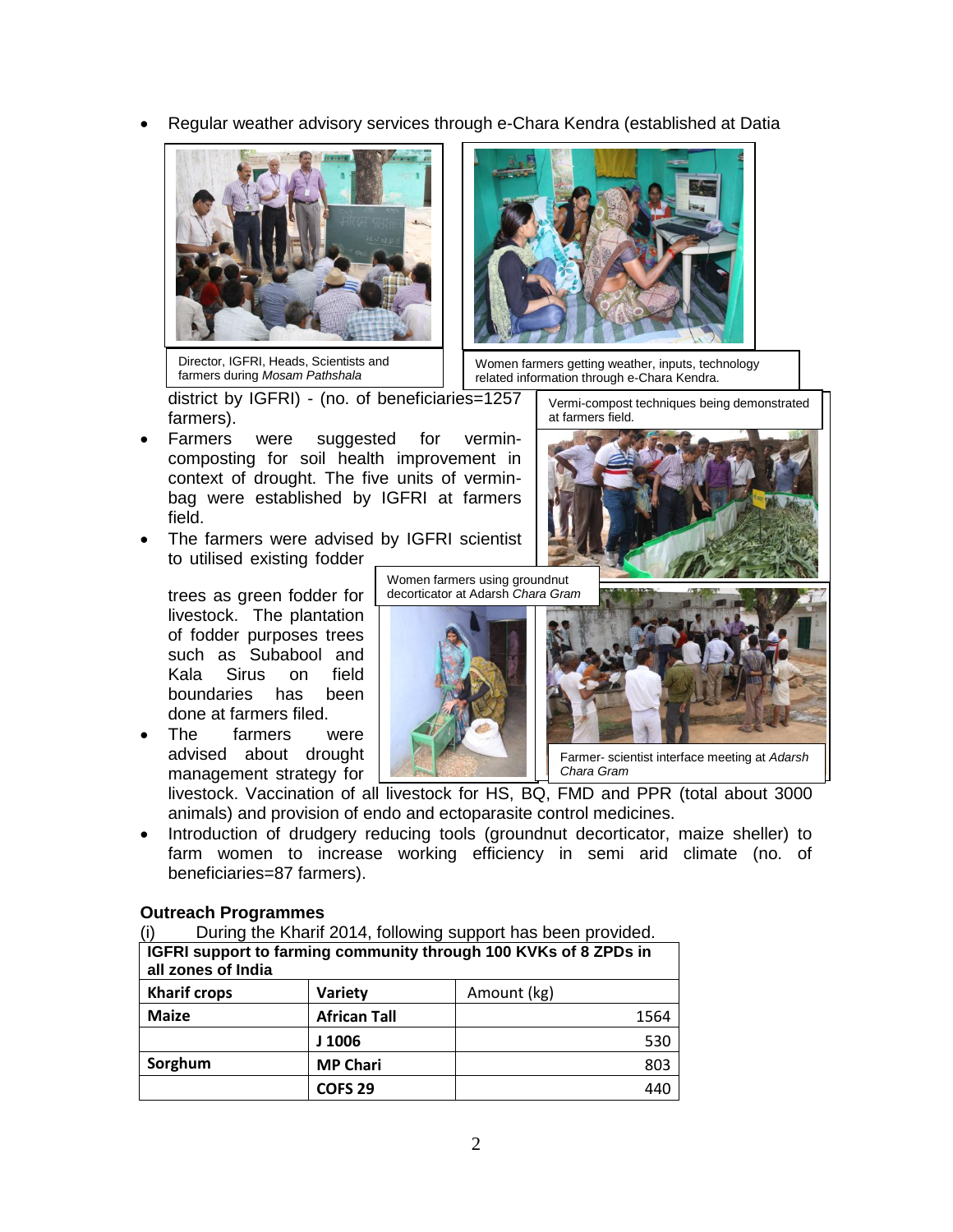| <b>Bajra</b>         | AVKB-19            | 91            |
|----------------------|--------------------|---------------|
|                      | <b>GIANT Bajra</b> | 26            |
| Cowpea               | BL <sub>2</sub>    | 240           |
|                      | <b>EC 4216</b>     | 922           |
|                      | <b>UPC 622</b>     | 290           |
|                      | $CO$ -fs-8         | 348           |
| <b>COIX</b>          | KCA-3              | 30            |
| Guinea grass seed    | <b>BG2</b>         | 175.2         |
| Cenchrus setigerus   | <b>CAZRI-392</b>   | 12            |
| <b>Cenchrus seed</b> | <b>IGFRI 3108</b>  | 188           |
| <b>Stylo Seed</b>    | Hamata             | 24            |
|                      | <b>Scabra</b>      | 125           |
| <b>Subabul seed</b>  | K 8/ S24           | 6.6           |
|                      | K636               | 7.6           |
| <b>Dinanath Seed</b> | BD <sub>2</sub>    | 34            |
| Congosignal          |                    | 12            |
| Sewan grass seed     | Local              | 12            |
| Crysopogon seed      | Dhawalu 1/NS       | 1.6           |
| <b>Ricebean</b>      | <b>Bidhan2</b>     | 208           |
| <b>Total</b>         |                    | 6090          |
| <b>Rootslips</b>     | Variety            | <b>Number</b> |
| <b>NB Hybrid RS</b>  | $Co-3/4$           | 236000        |
|                      | <b>BNH10</b>       | 39500         |
|                      | <b>PNB 83</b>      | 8000          |
| Para Grass RS        |                    | 224000        |
| Orchard grass seed   |                    | 24000         |
| <b>Total</b>         |                    | 531500        |

**(ii). Fodder Technology demonstration (FTD**): 156 FTD on short duration, drought resistant Kharif fodder in Bundelkhand.

### **(iii). NICRA –Lalitpur district of UP**

- **Water harvesting structures (Check dam):** A check dam was constructed approximately catchment area of 90.0 ha. The command area is 20 ha approximately. The total cost is 2.64 lakhs. The cost of structure /ha command area is Rs. 13,200. This stores approximately 15000 m3 rain water. This resulted in 20 % increase in cultivated area.
- The cropping intensity increase 119 to 355 in different zones.

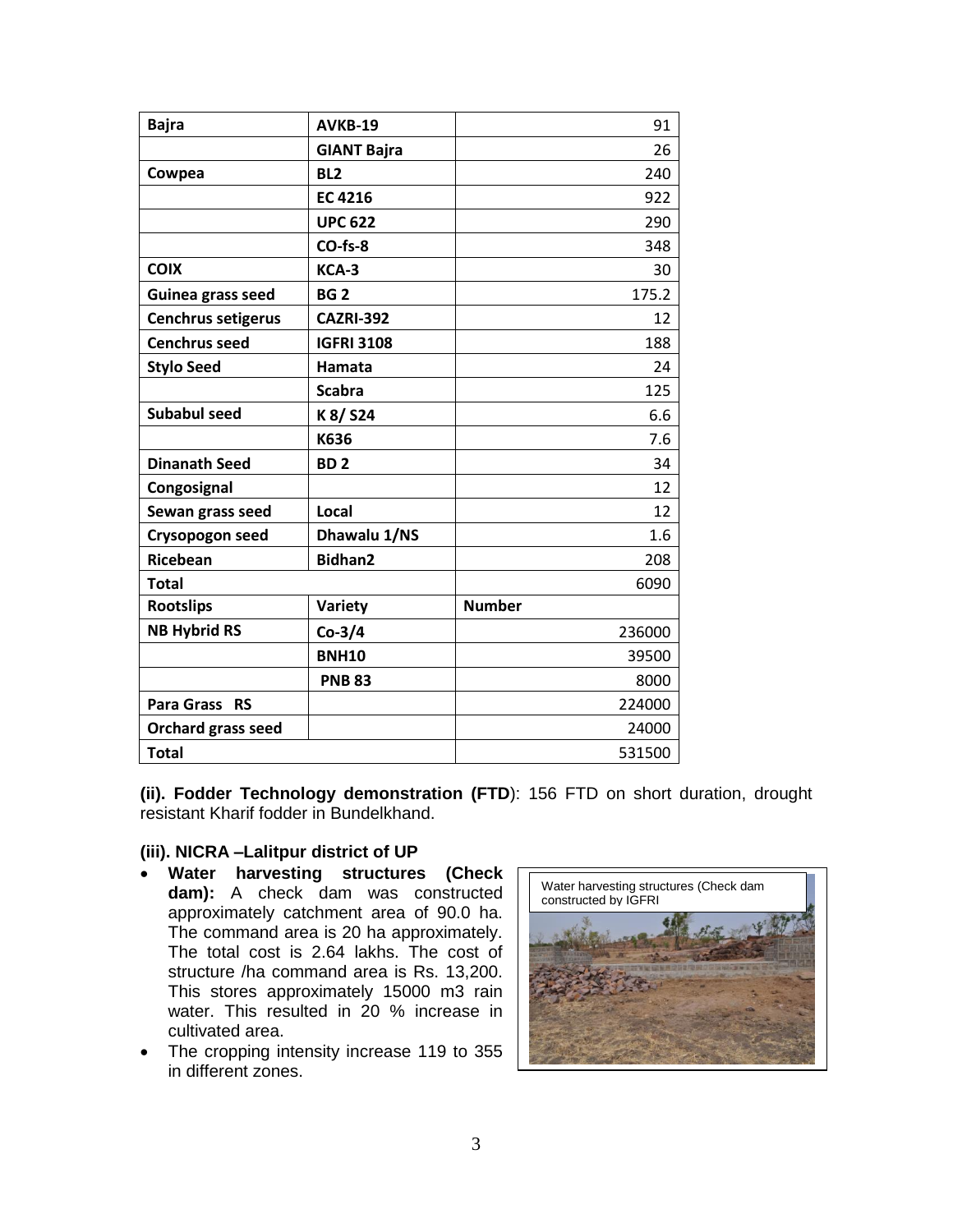- The well recharge increased upto 300 % which resulted shift to cash crops, vegetables, increased water availability period and increase in yield during drought stress.
- The crop residue enrichment technique (urea treatment) was introduced which resulted in increased DMI (14.7%) and total milk yield increased by 18%. It helped in reduction of concentrate demand for livestock.

### **Initiatives with Line departments and farmers in context of delayed onset monsoon.**

- Frequent meetings of IGFRI scientists with line department officers in context of late monsoon.
- Scientific Advisory **Committee** meeting at ATIC on every **Wednesday**
- Regular visits to IGFRI are conducted by ATIC and details presentation given to them.
- Advisory services through Kisan Call Centre of IGFRI, email and post.
- Sale of drought related literature, inputs and fodder products from ATIC of IGFRI.



Farmers advisory meeting at ATIC, IGFRI







Women farmers getting information through kiosk at ATIC,



### **Action Taken by Regional Research stations of IGFRI** WRRS, Avikanagar

In western India the rainfall deficit is 64 % up to 13 July 2014. Western Rajasthan deficit is 71 % and in Eastern Rajasthan deficit is 68%.

 In view of delayed monsoon, seed of important crops viz. dual purpose variety of bajra "AVKB-19", Bundel guar-1/Bundel guar-2, Dolichos, Anjan and Dhaman grasses has been distributed to the farmers.





Seed distribution and advisor services by WRRS, IGFRI to farmers